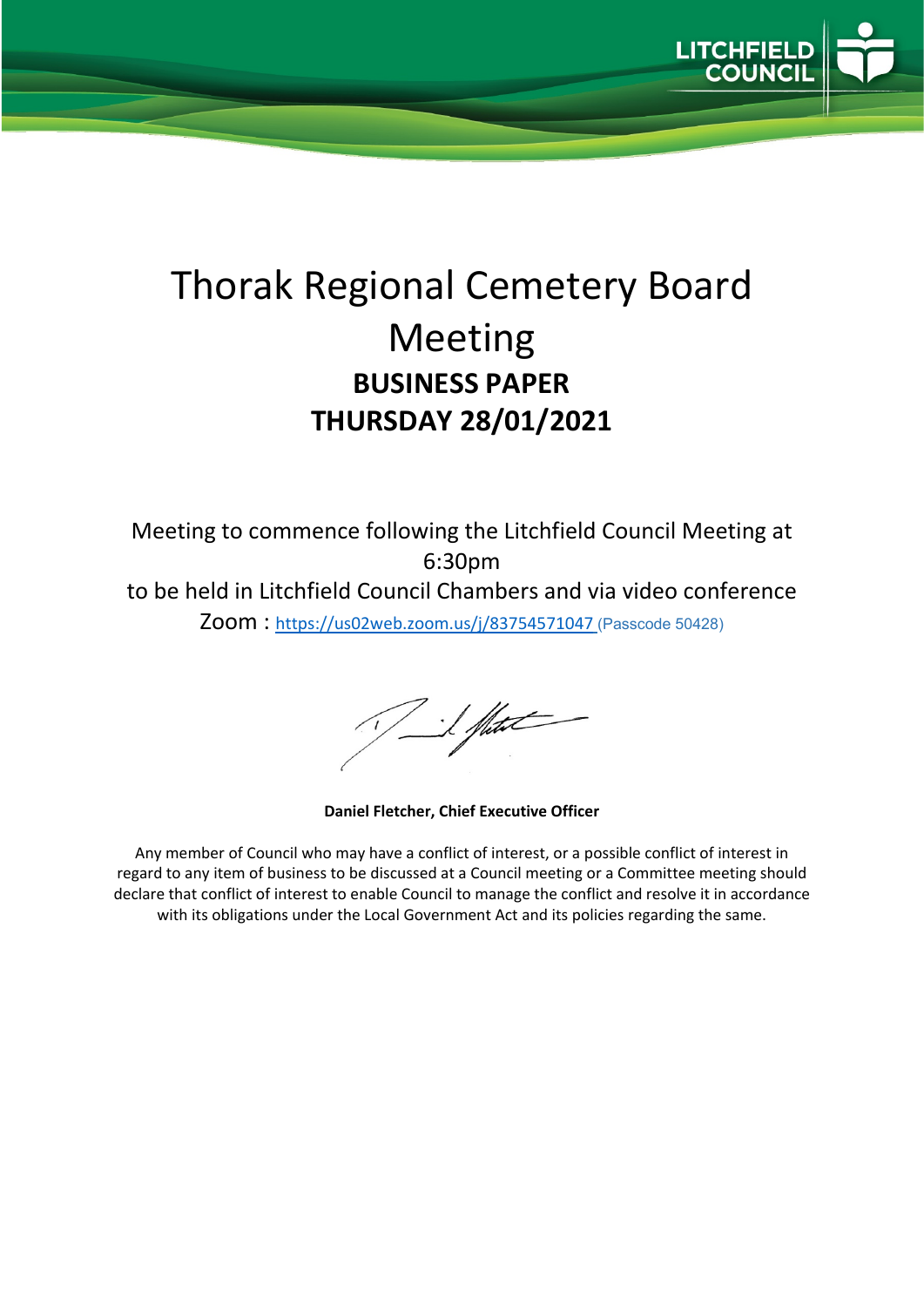



### THORAK REGIONAL CEMETERY BOARD

### MEETING

**Notice of Meeting to be held via video conferencing** <https://us02web.zoom.us/j/83754571047> (Passcode 50428) on Thursday 28 January 2021 a 6:30pm **Daniel Fletcher Daniel Fletcher** 

I Shete

**Chief Executive Officer**

### Number Agenda Item

- 1 Opening of Meeting
- 2 Apologies and Leave of Absence
- 3 Disclosures of Interest
- 4 Confirmation of Minutes 1-3
- 5 Business Arising from the Minutes
- 6 Presentations
- 7 Accepting or Declining Late Items
- 8 Notices of Motion
- 9 Officers Reports
	- 9.1 Thorak Regional Cemetery Finance Report December <sup>2020</sup> 4-9
- 10 Other Business
- 11 Confidential Items
- 12 Next Meeting
- 13 Close of Meeting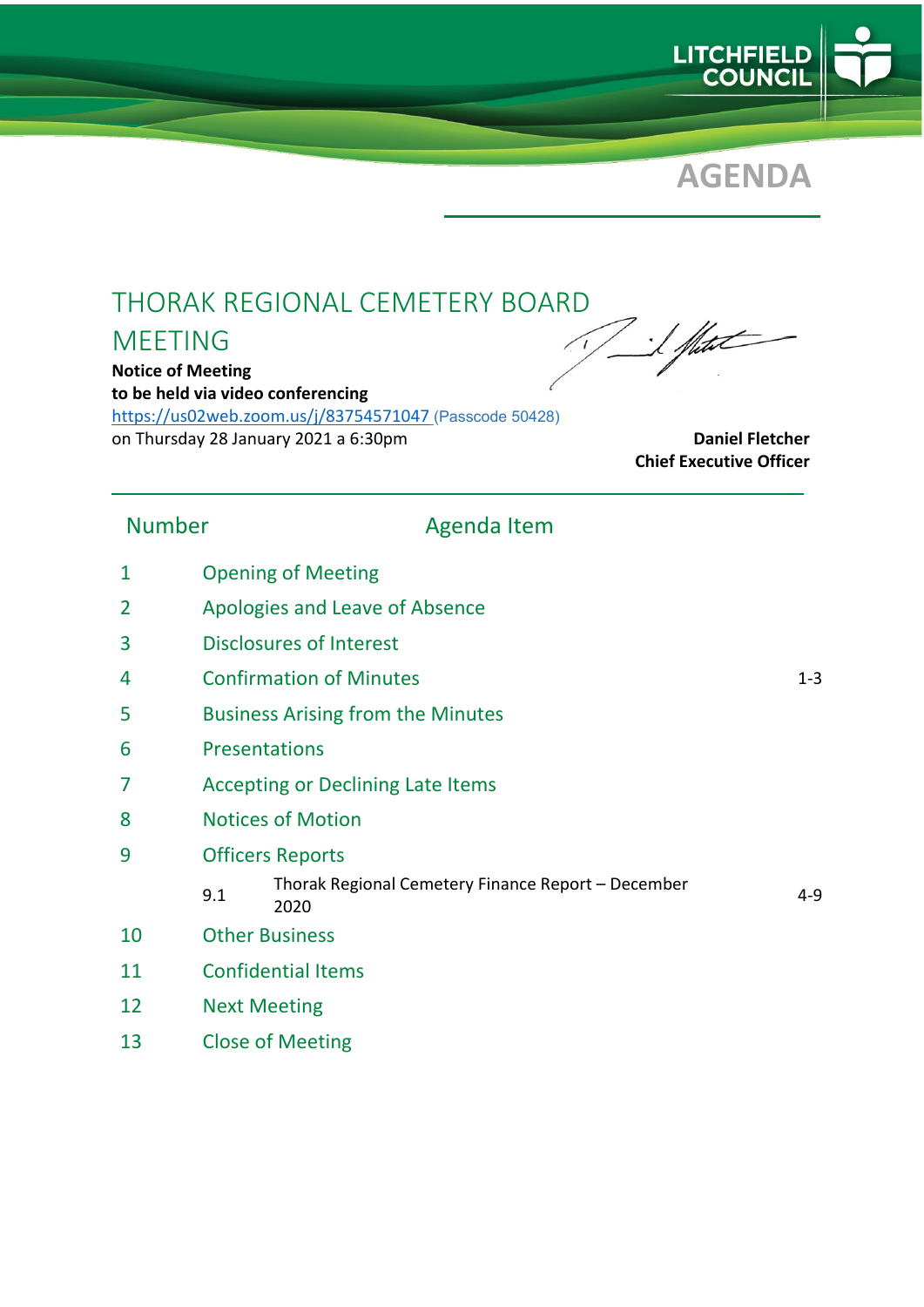

## **BOARD MEETING MINUTES**

### THORAK REGIONAL CEMETERY BOARD MEETING

**Minutes of Meeting held in the Council Chambers, Litchfield on Wednesday 9 December 2020 at 7.54pm** 

| Present       | Maree Bredhauer<br>Christine Simpson<br>Kirsty Sayers-Hunt<br>Doug Barden | Mayor (Chair)<br>Deputy Mayor / Councillor Central Ward<br><b>Councillor East Ward</b><br><b>Councillor South Ward</b>                                                        |
|---------------|---------------------------------------------------------------------------|-------------------------------------------------------------------------------------------------------------------------------------------------------------------------------|
| <b>Staff</b>  | Daniel Fletcher<br>Leon Kruger<br>Arun Dias<br>Melissa Waite              | <b>Chief Executive Officer</b><br>Director of Infrastructure and Operations<br><b>Acting Director Community &amp; Corporate Services</b><br><b>Acting Executive Assistant</b> |
| <b>Public</b> | As per Attendance Register                                                |                                                                                                                                                                               |

#### **1. OPENING OF THE MEETING**

The Mayor opened the meeting and welcomed members of the public.

The Mayor advised that an audio recording of the meeting will be made for minute taking purposes as authorised by the Chief Executive Officer.

#### **2. APOLOGIES AND LEAVE OF ABSENCE**

Mathew Salter ‐ Councillor North Ward – Apology

Moved: Cr Barden Seconded: Deputy Mayor Simpson

THAT Council notes and approves Cr Salter's apology

**CARRIED (4‐0)‐2021/042**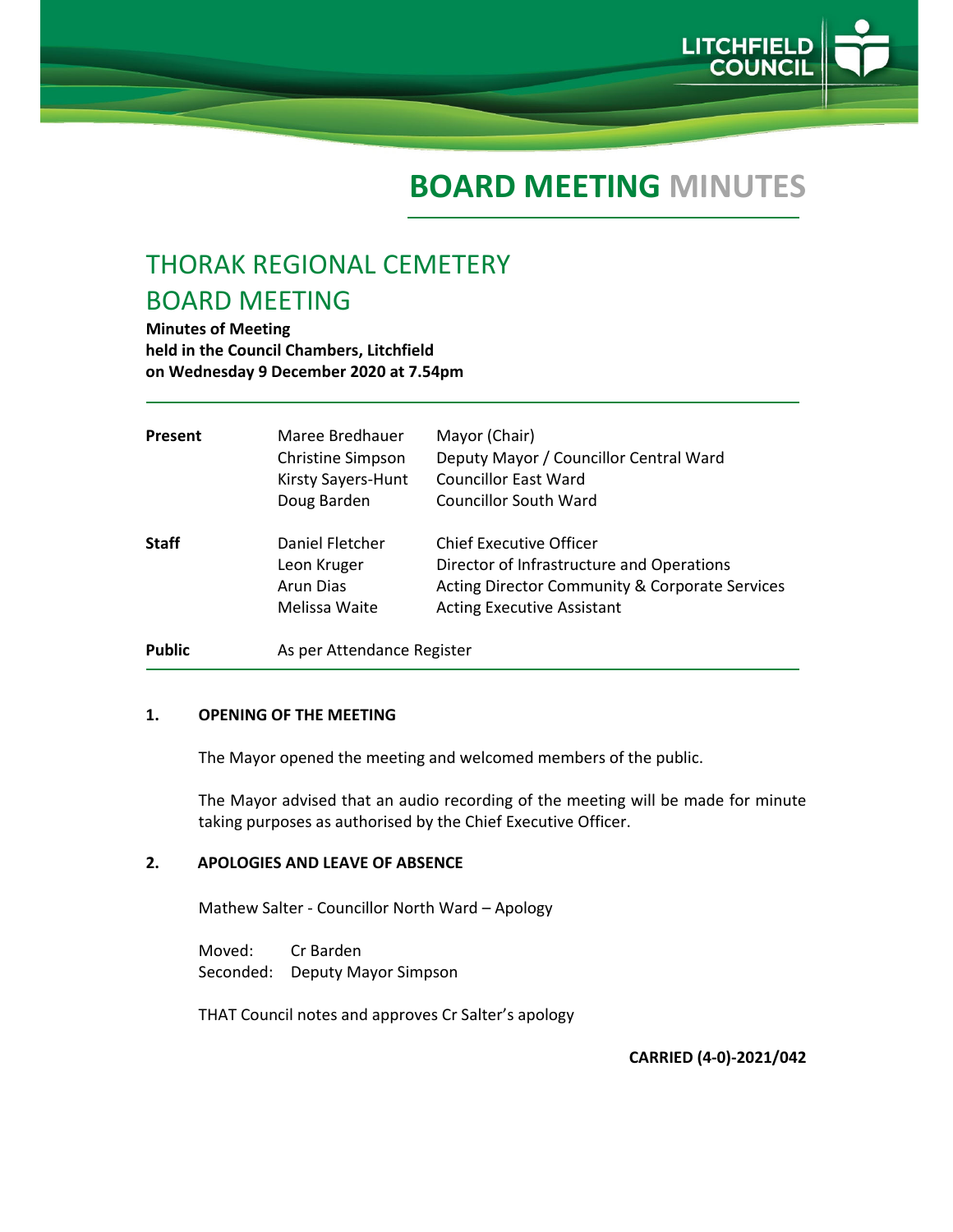#### **3. DISCLOSURES OF INTEREST**

The Deputy Mayor advised that any member of Council who may have a conflict of interest, or a possible conflict of interest regarding any item of business to be discussed at a Council meeting or a Committee meeting should declare the conflict of interest to enable Council to manage the conflict in accordance with its obligations under the Local Government Act and its policies regarding the same.

No interests were disclosed.

#### **4. CONFIRMATION OF MINUTES**

Moved: Cr Sayers‐Hunt Seconded: Deputy Mayor Simpson

THAT the minutes of the Thorak Regional Cemetery Board Meeting held 18 November 2020, 3 pages, be confirmed.

**CARRIED (4‐0)‐2021/043**

#### **5. BUSINESS ARISING FROM THE MINUTES**

Nil.

#### **6. PRESENTATION**

Nil.

#### **7. ACCEPTING OR DECLINING LATE ITEMS**

Nil.

#### **8. NOTICES OF MOTION**

Nil.

#### **9. OFFICERS REPORTS**

#### **9.1 Thorak Regional Cemetery Finance Report – November 2020**

Moved: Cr Sayers‐Hunt Seconded: Deputy Mayor Simpson

THAT the Thorak Regional Cemetery Board receives and notes the finance report for the period ended 30 November 2020.

#### **CARRIED (4‐0)‐2021/044**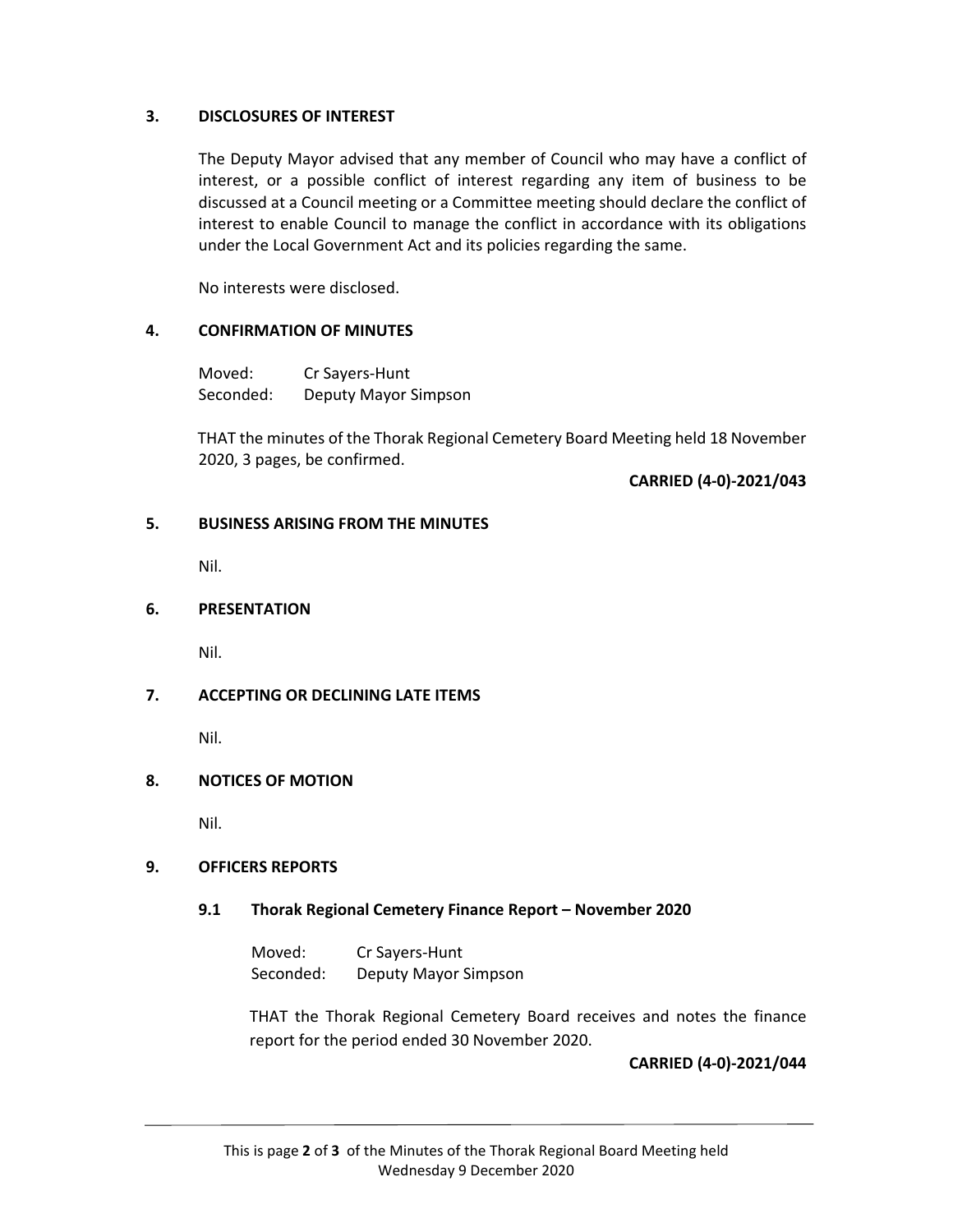#### **10. OTHER BUSINESS**

Cr Sayers‐Hunt requested an update on the timeline for a future report to Council from the TOPROC Governance Working Group.

Mayor Bredhauer informed Councillors a report is going to TOPROC next week for the TOPROC Meeting.

CEO confirmed the intention of the original report from the TOPROC Governance Working Group was to go to TOPROC first and the outcome will be presented back to Council. The meeting is scheduled for 17 December 2020

#### **11. CONFIDENTIAL ITEMS**

Nil.

#### **12. NEXT MEETING**

Thursday 28 January 2021.

#### **13. CLOSE OF MEETING**

The Chair closed the meeting at 8:04pm

#### **MINUTES TO BE CONFIRMED**

Thursday 28 January 2021.

.................................................... .............................................................

Maree Bredhauer **Daniel Fletcher** 

Mayor **Mayor Chief Executive Officer**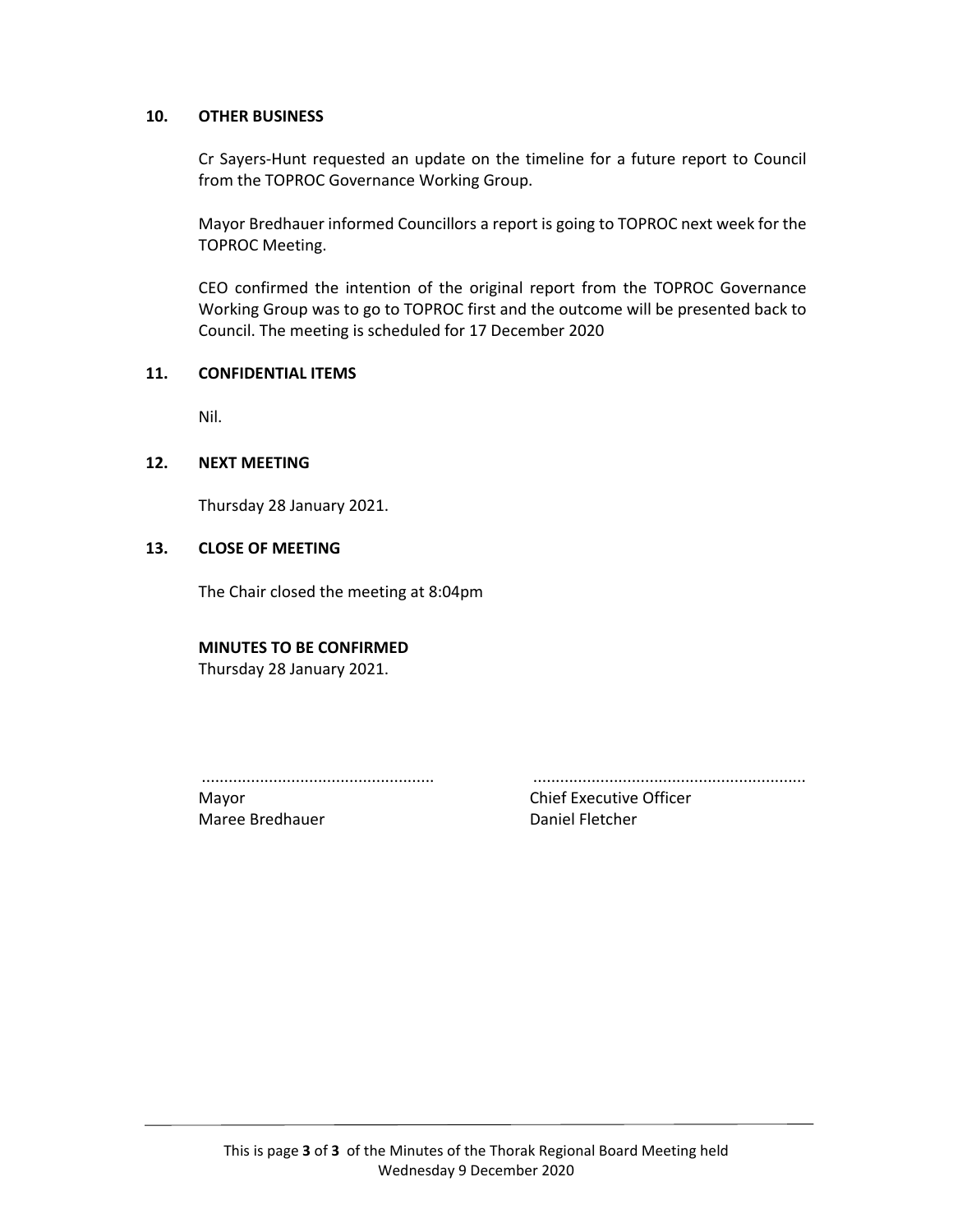

# **COUNCIL REPORT**

| <b>Agenda Item Number:</b>   | 9.1                                                     |
|------------------------------|---------------------------------------------------------|
| <b>Report Title:</b>         | Thorak Regional Cemetery Finance Report - December 2020 |
| <b>Author:</b>               | Bianca Hart, Acting Manager Corporate Services          |
| <b>Recommending Officer:</b> | Arun Dias, Acting General Manager Business Excellence   |
| <b>Meeting Date:</b>         | 28/01/2021                                              |
| <b>Attachments:</b>          | Nil                                                     |

#### **Executive Summary**

Total revenue of \$683,336 as of the end of December reflects an increase in both cremations and burials and represents 74% of the budgeted revenue.

Total year to date expenses of \$463,001 are in line with budget at 51% of the budgeted expenditure.

The budget will be amended to reflect increases in income and expenditure during budget review 1 in January 2021.

#### **Recommendation**

THAT the Thorak Regional Cemetery Board receives and notes the finance report for the period ended 31 December 2020.

#### **Background**

Detailed financial information presented in the following pages.

#### **Links with Strategic Plan**

A Well-Run Council - Good Governance

#### **Legislative and Policy Implications**

This report is in compliance with the Local Government Act and Regulations, Council policies and relevant Accounting Standards.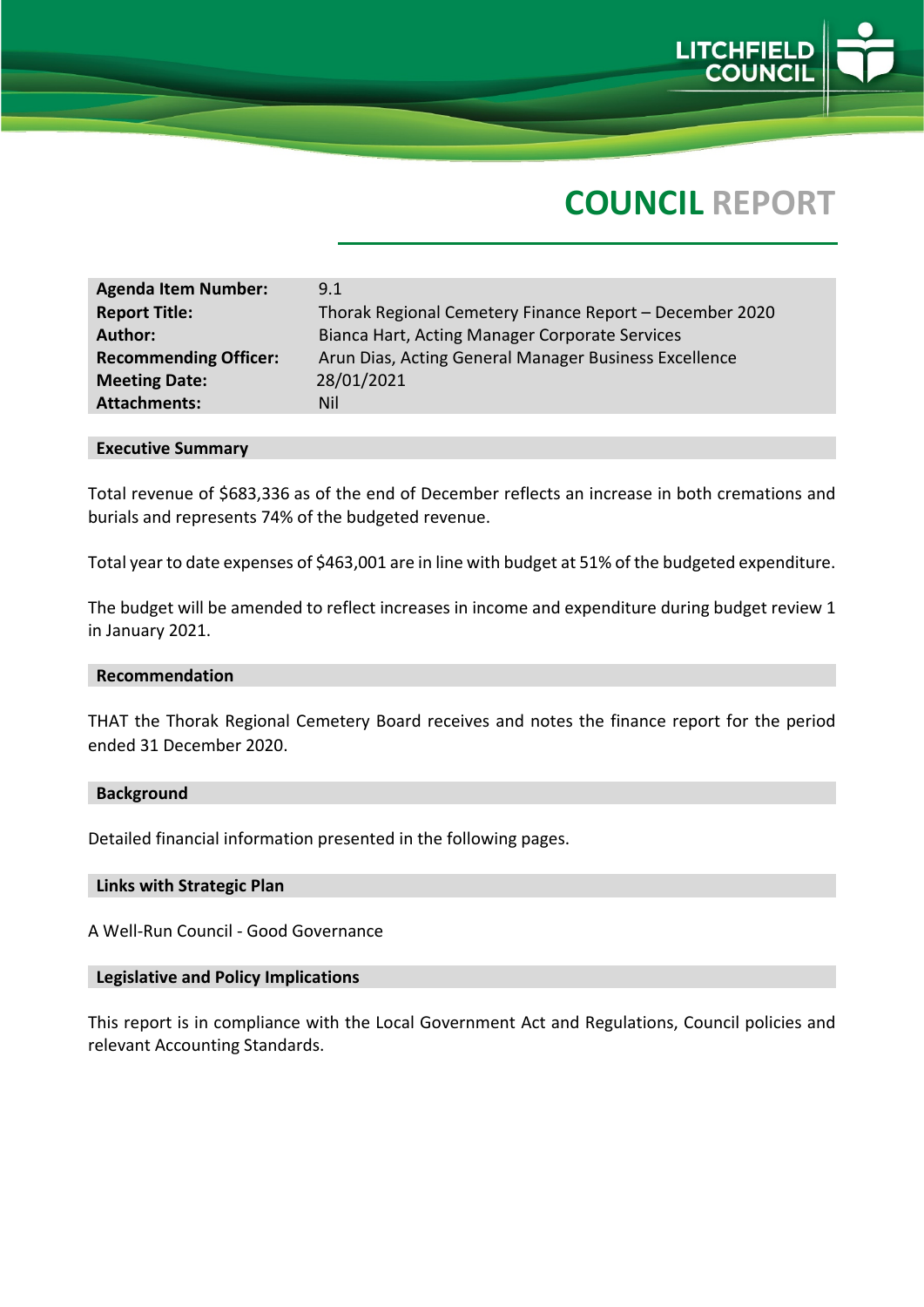

There are long term financial sustainability challenges in relation to the renewal and upgrade of existing assets including buildings, road and irrigation infrastructure. Council continues to work through TOPROC with City of Darwin and City of Palmerston on development of a more suitable operational model for this regional service.

#### **Community Engagement**

Not applicable.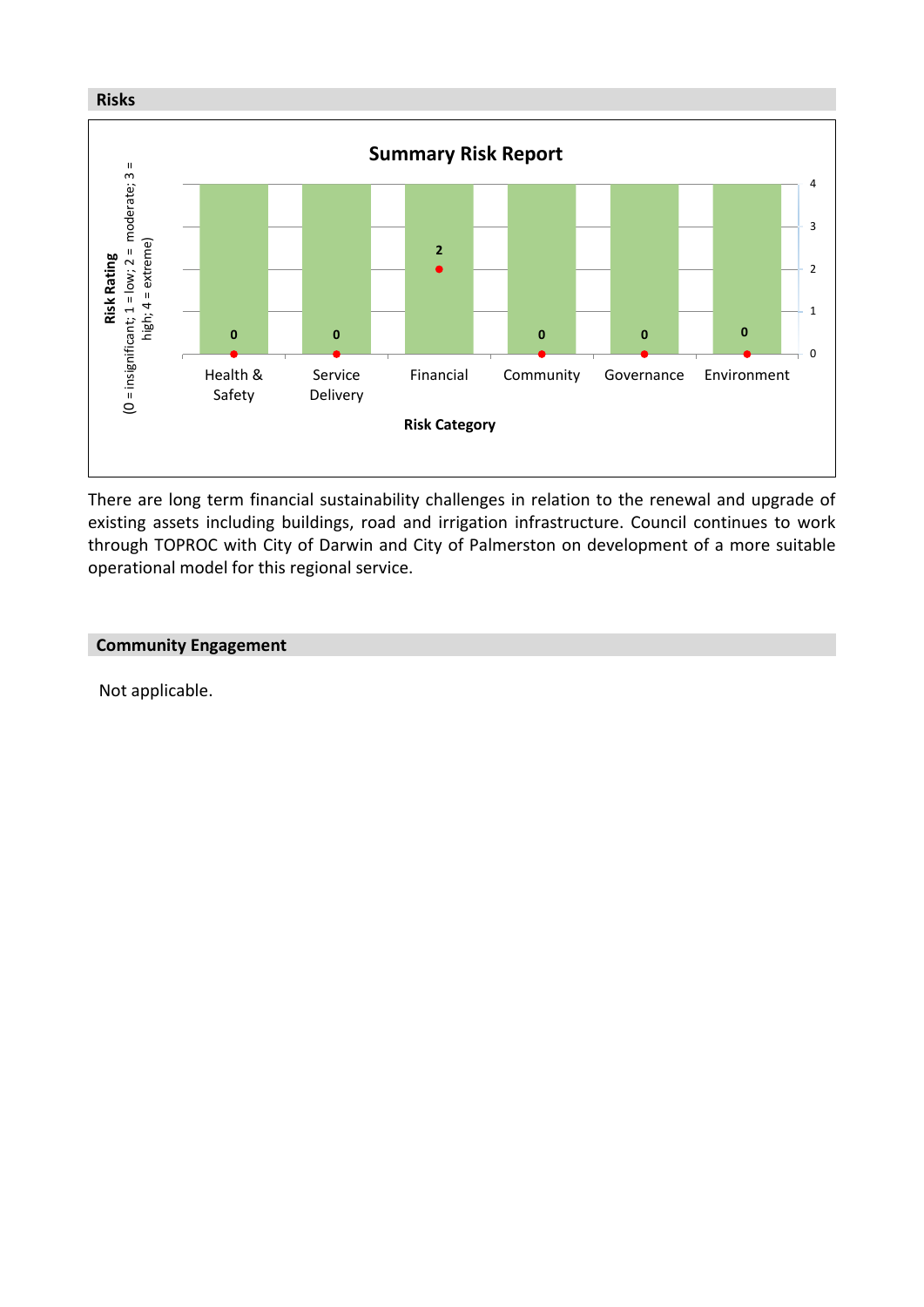#### **OPERATING RESULTS**

To date Thorak Regional Cemetery has completed 118 interments and cremations, a decrease of from the same time last year.



Below provides a comparison by month against last year:

#### Below present a sales comparison over the last 4 years:

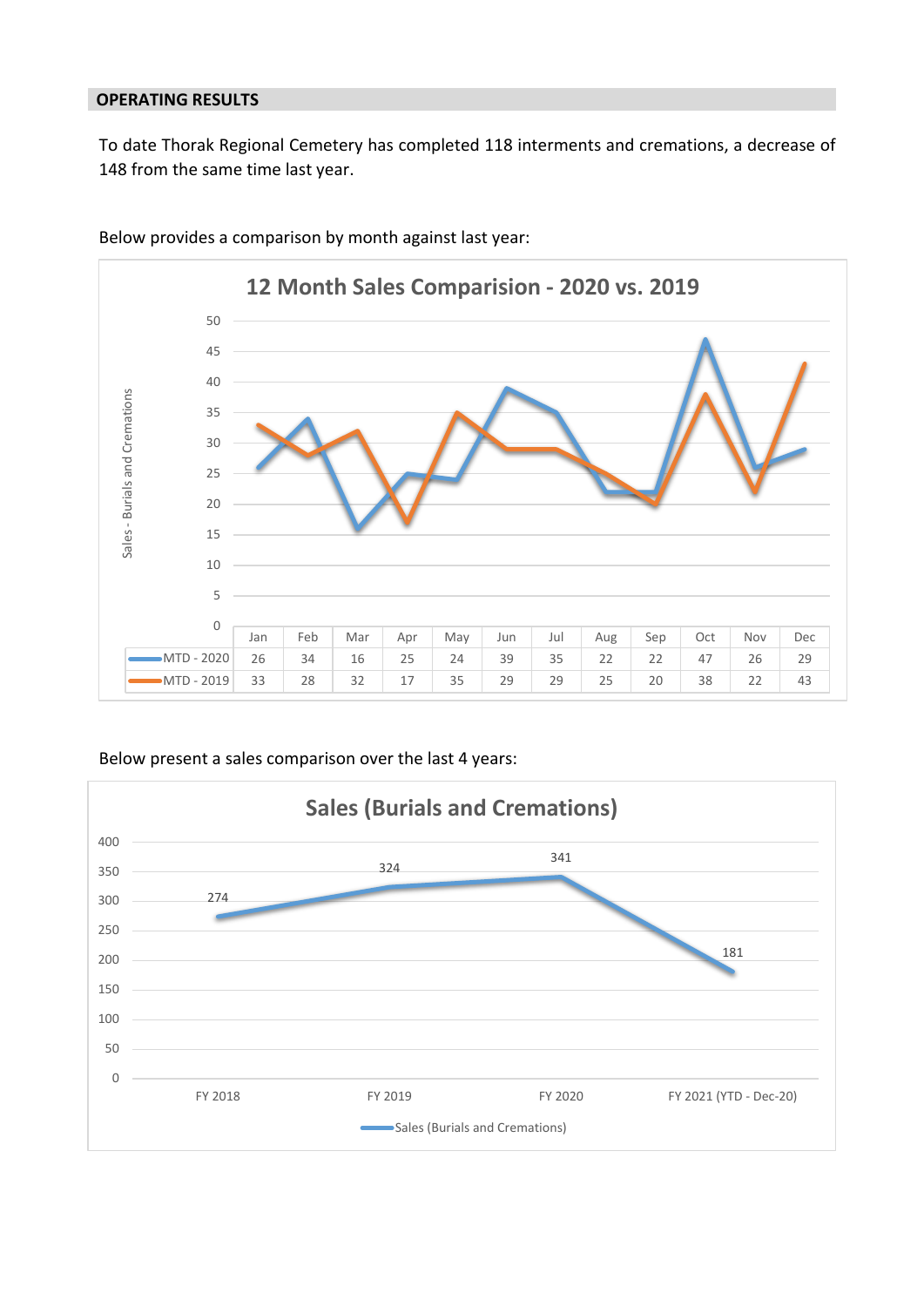|                         | 2020/21       | 2020/21            | $%$ of        |
|-------------------------|---------------|--------------------|---------------|
|                         | <b>Budget</b> | <b>YTD Actuals</b> | <b>Budget</b> |
| <b>REVENUE</b>          |               |                    |               |
| User Fees and Charges   | 845,723       | 626,296            | 74%           |
| Inv Income              | 10,000        | 0                  | 0%            |
| Other Revenue           | 72,760        | 57,040             | 78%           |
| <b>TOTAL REVENUE</b>    | 928,483       | 683,336            | 74%           |
|                         |               |                    |               |
| <b>EXPENSES</b>         |               |                    |               |
| Contractors             | 100,924       | 75,513             | 75%           |
| <b>Employee Costs</b>   | 130,523       | 72,970             | 56%           |
| Maintenance & Materials | 523,074       | 250,828            | 48%           |
| Other Expenses          | 156,616       | 63,690             | 41%           |
| <b>TOTAL EXPENSES</b>   | 911,137       | 463,001            | 51%           |
|                         |               |                    |               |
| <b>TOTAL</b>            | 17,345        | 220,334            | 1270%         |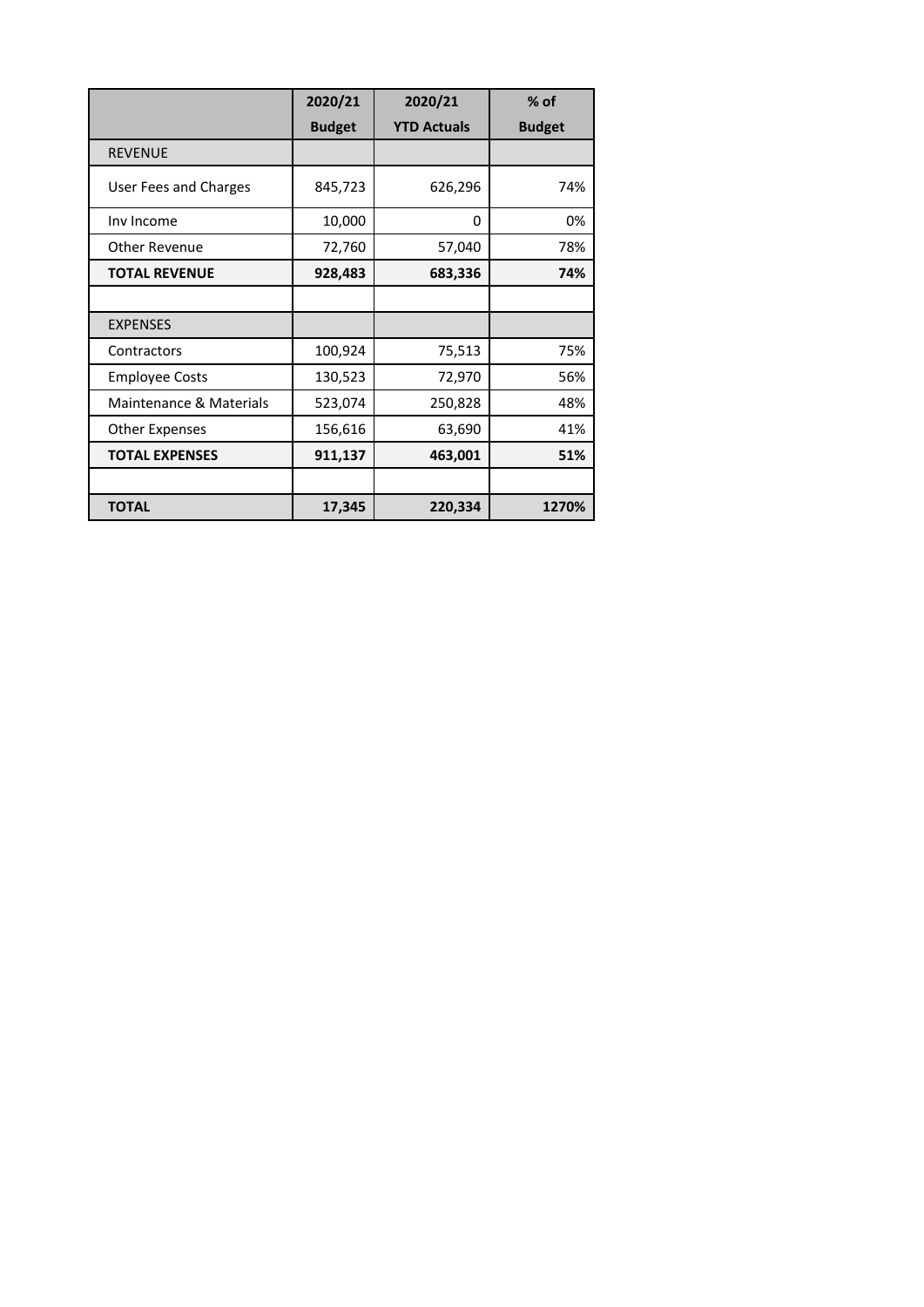#### **CAPITAL PROJECTS**

| Project                                | <b>Scheduled Start</b><br>Date | <b>Scheduled End</b><br>Date | 2020-21 Full<br><b>Year Budget</b><br>(5) | October 2020 Year<br>to Date Actuals (\$) | <b>Project Stage</b>    | On Time | On Budget | <b>Budget</b><br>Spent % | <b>Status</b><br>update for<br>projects not<br>on time or on<br>budget |
|----------------------------------------|--------------------------------|------------------------------|-------------------------------------------|-------------------------------------------|-------------------------|---------|-----------|--------------------------|------------------------------------------------------------------------|
| Thorak Cemetery Asset Renewal          | Aug-2020                       | Jun-2021                     | 20,000                                    | <b>.</b>                                  | <b>Project Planning</b> | Yes     | Yes       | 0%                       |                                                                        |
| Thorak Cemetery Vehicle<br>Replacement | Aug-2020                       | Jun-2021                     | 60,000                                    |                                           | Project Initiation      | Yes     | Yes       | 0%                       |                                                                        |
| <b>Total</b>                           |                                |                              | 80,000                                    | 0                                         |                         |         |           | 0%                       |                                                                        |